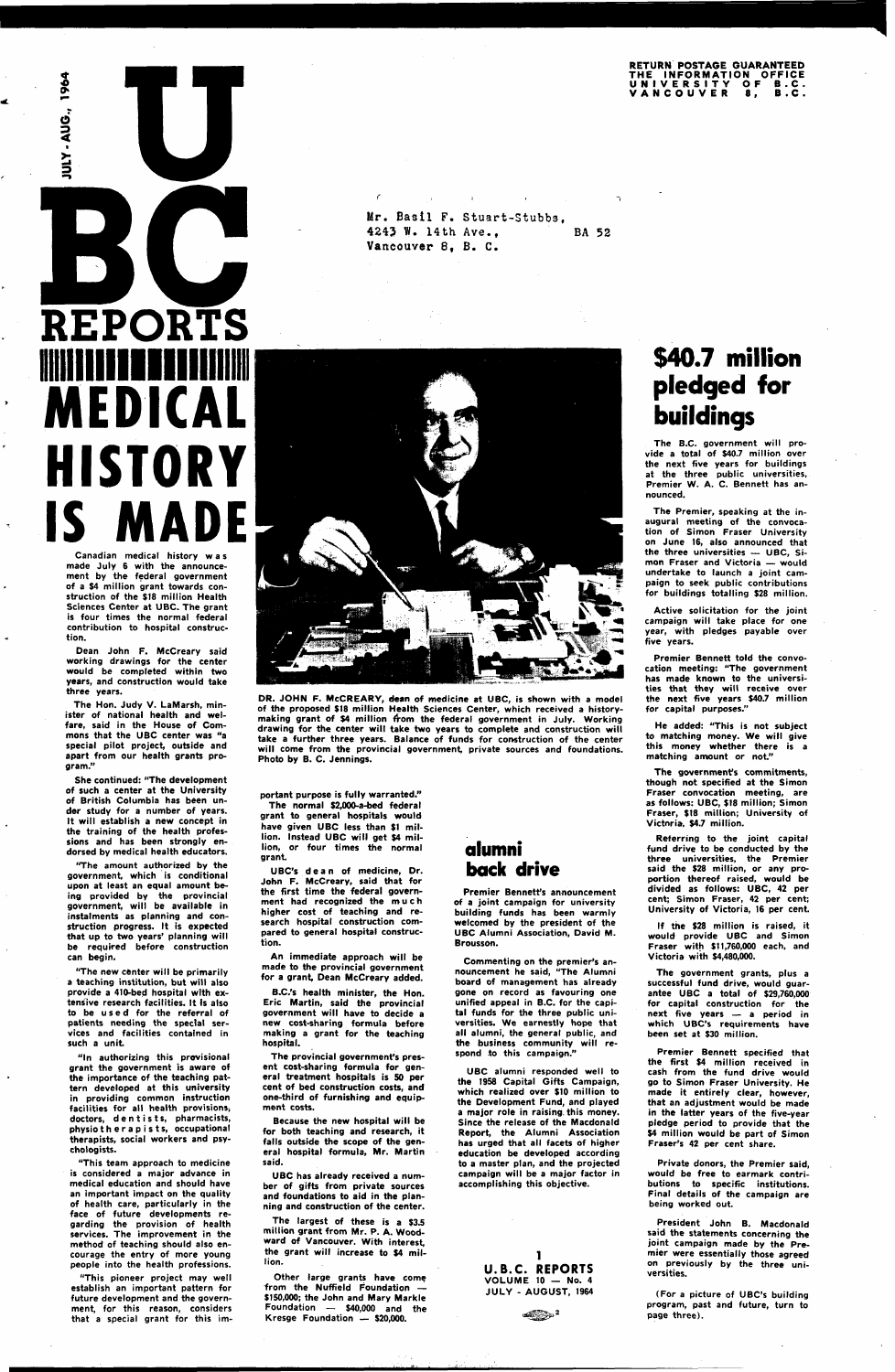## **PRESIDENT REVIEWS HIS FIRST YEAR**

*l What follow are excerpts from the main essay in the report of President John B. Macdonald to the Board of Governors and the Senate of UBC for the year 1962-631.* 

**Two developments were of particular educational importance in 1962-63. The first was that the University of British Columbia and the Province of British Columbia came to grips with the problem of growth. In 1961-1962 the total enrolment in British Columbia beyond Grade 12 was less than 17,000 students. Every prediction indicated that the number would increase to 35-40,000 by 1970. What is happening in British Columbia is happening all over Canada and, indeed, all over the Western world. Soaring birth rates following World War II and the "revolution of rising expectations" are placing on the universities and colleges of today and the future demands of unprecedented magnitude.** 

**When I arrived at the University of British Columbia in July 1962, the most urgent task, clearly, was to provide a comprehensive plan for the development of higher education in the province. With the approval of the Board of Governors and the Senate of the University, and with the help of a small group of able associates, I began immediately the preparation of a report on HIGHER EDUCATION IN BRITISH COLUM-BIA AND A PLAN FOR THE FUTURE. Completed by Christmas and published in January, it established a platform for vigorous discussion concerning higher education that continued throughout the province for the rest of the winter and the spring. The document was adopted by the Board of .Governors and the Senate as the official statement of the University of British Columbia in respect to the future of higher education in British Columbia; it was endorsed by the Council of Victoria College and by a number of other groups representing educational interests or municipalities. The Government acted with commendable despatch by passing legislation in the spring of 1963 to implement most of the recommendations.** 

**Because the report is available to the public its contents need not be reviewed in detail here. Its principal recommendations, however, are of such importance to the future of the University of British Columbia that they must be summarized briefly.** 

> $\mathbf 2$ **U.B.C. REPORTS VOLUME 10 — No. 4 JULY - AUGUST, 1964**

**The recommendations are built upon two prerequisites, each fundamental to the attainment of excellence in the higher education of this province: (1) there must be diversification of opportunity in the kinds of educational experience available and in the places where it can be obtained; (2) institutions must be independent in the determination of objectives, of requirements for admission, of standards, of selection of staff, of curricula, of administrative structure, and of all the other policies that contribute to the operation of a college or university. These prerequisites, which are discussed at length, comprise the basic philosophy of the report.** 

After the publication of the report, the Pro**vincial Government lost little time in passing "An Act Respecting Universities" to replace the former legislation. The new Act provides for three public Universities: British Columbia, Victoria, Simon Fraser, each one independent; it also allows for the establishment of regional colleges. The recommended Academic Board has been accepted but in place of a Grants Commission the Minister of Education has been empowered to appoint an Advisory Board, which will counsel him concerning the division of the Government's grants among the Universities; given able membership and co-operation from universities and Government, it can serve a useful purpose.** 

**The resulting proposals envisage two kinds of institution: (1) universities and four-year colleges offering programmes leading to degrees for students with the necessary ability; (2) two-year colleges offering a variety of programmes beyond Grade 12. Specifically, the report recommends, in addition to the comprehensive University of British Columbia, the establishment of two independent four-year colleges (Victoria College and a new college in the Western Lower Fraser Valley) to concentrate their efforts upon undergraduate education in Arts and Science and upon teacher-training, and three two-year colleges, to be placed in the Okanagan Valley, in the Koot**and in metropolitan Vancouver. **several more two-year regional colleges will be needed by 1971 was also recognized. Clearly, the cause of higher education will not be well served if the several contemplated institutions exhibit widely varying standards and enter suicidal competition for funds. To guarantee orderly academic development, while at the same time protecting independence, the master-plan recommends the creation of an Academic Board, which will be representative of the universities and colleges and advisory to them. To ensure systematic and equitably conceived and distributed financial support, the report presses for the appointment of a Grants Commission, the function of which would be to appraise needs and advise the Government. This Commission would study estimates, make a combined submission to the Minister of Education, and, finally, assume responsibility for distribution of funds.** 

**' The most controversial and to many the most alarming aspects of the report dealt with the estimated costs of higher education for British**  **Columbia over the next few years. In 1971-1972 the operating expense will reach, according to these computations, \$85,000,000 for an enrolment of 37,000 students. The capital outlay demanded, apart from the University of British Columbia and Victoria College, was calculated at \$14,000,- 000 up to 1971; but the figure is now known to have been an under-estimate and more recent information indicates that the true needs will be substantially higher.** 

**The second important event of the year was the great debate concerning the financing of the University of British Columbia. The press and radio presented this as an argument between the University and the Government of the province. In fact, however, the discussions were of more profound significance and at the same time far less sensational than much of the public comment implied. What was the real significance of the debate? The CARNEGIE CORPORATION QUARTERLY made the point when it observed that the notion that politics and education should** 



**DR. JOHN B. MACDONALD** 

**not have anything to do with each other is based on a misunderstanding both of politics and of the role of education in a democracy and how that role is determined. Public education is paid for by public funds.** 

**The decision about how much of the public purse is to be devoted to education is ultimately a political decision. Any society, be it county or country, must decide how much it will spend on public benefits and how much it will allocate of the total to each area. How should a society make these decisions? How much for education? For hospitals? For welfare? For roads? For industrial developments? For family allowances? For transportation services? ' For pensions? A society makes its decision wisely by seeing that its members are well informed and well educated about the implications of all the decisions that must be made. The educational process goes on in the public forum.** 

**What must never be lost to view is not that** 

**public money supports public education but rather that education is one of many vital concerns of society. Society will make better judgments about how vital education is when the members of society understand the nature of education; that education is indispensable to our economic welfare, that education is a means to a richer life, that education is inseparably a part of the scientific revolution, that education must supply highly qualified specialists in hundreds of fields important to all of us, that education is big business occupying the lives of thousands of the country's ablest citizens, that education is faced with enormous shortages of qualified teachers and professors, that education requires larger libraries and increasingly expensive instruments, that education must compete for trained minds in a condition of shortage that is world-wide, that good education cannot be bought cheaply, that education requires more financial support than we have so far been willing to advance.** 

**The great debate did much to make these facts clear to British Columbians. Hundreds of thousands of citizens learned for the first time of the crisis in higher education. Conferences and seminars were held by countless interested groups throughout the province. Newspapers, radio, and television discussed the issues of higher education on a scale never before achieved. The students -of the University of British Columbia in** 

**their "Back Mac" campaign took their story of what higher education means to them and what its needs are to every corner of the province. Their achievement in obtaining 232,000 signatures to a statement of the goals and needs of higher education showed that public awareness had been brought to new and rarefied heights. This new awareness is the most spectacular and beneficial gain of the debate and of the campaign.** 

**The publication of HIGHER EDUCATION IN BRITISH COLUMBIA and the adoption of its principal recommendations by the Government have notable implications for the University of British Columbia. No longer is this University responsible for all higher education; no longer is this University faced by the necessity for unlimited growth. The University has now an op**portunity to define more precisely the rôle that **it should play in the province's educational system.** 

 $\star$ 

**The University will continue to offer undergraduate education. Indeed, for a few years, until other institutions are in a position to assist, the numbers enrolled in undergraduate education will continue to increase. Nevertheless, a limit can at least be foreseen. Simultaneously, the University will need to strengthen and enlarge its graduate programme; and it will be responsible for virtually all professional education in British Columbia. Growth of the Faculty of Graduate Studies in particular must now be encouraged in view of the acute paucity of qualified teachers and professors for schools and universities, and of specialists for business, industry, and govern**ment, not only in British Columbia, but through**out Canada and the rest of the Western World. The National Research Council of Canada has estimated the needs for full-time instructors for universities and colleges for the year 1970 at 25,000. That is approximately 15,000 more than**  hold appointments at present. No Canadian uni**versity can boast of a graduate programme that is large enough in the face of the demands.** 

**The new position of the University in the provincial educational system raises many questions. What should be the ultimate size of the undergraduate enrolment? How large should the Faculty of Graduate Studies become and how fast should it grow? What will be the demands for professional education? What programmes belong here and what can and should be undertaken more effectively elsewhere? What changes are wise in the requirements for admission? In what ways can the quality of education in British Columbia be improved? What will all the innovations mean for the University Library?** 

**These and other questions, the sequel of a vigorous campaign, cry out for attention. The University of British Columbia has already begun a second campaign, this time to seek the answers.** 

**• • \*** 

**This essay has so far concentrated upon higher education in the province, the public debate, and the academic effects of what has often been referred to as the crisis. But the impact of change has also been experienced by the members of the Faculty and has led to adjustments in administrative machinery.** 

**The modern large university, into which category the University of British Columbia falls, is a complex organism, a far cry from the traditional "Groves of Academe" and the ivory tower. Many older members of the Faculty can look back wistfully to the good old days of the quiet campus, the scholarly retreat, and the measured pace. Those days are gone. "Bigness" has become a characteristic of the University and the pace of life on the campus has quickened. We must ask ourselves how we may live with bigness. How can hundreds of members of the Faculty, dozens of Departments, numerous Schools and Faculties, all with specialized outlooks, work together most effectively? How should we best devote our efforts to academic achievement? How are we all to be cognisant of the worth-while ideas being generated and how are we to debate them effectively? How shall we develop and maintain loyalty to an institution in a day when more than one professor is behaving like an itinerant preacher, rootless and responding to the Call of golden opportunity? The obvious initial answer is that we can accomplish none of these things unless we think they are of the utmost importance. Happily, most members of the Faculty of the University of British Columbia, in my short experience, do believe in their importance.** 

**Now it is the task of the administration to organize the activities of the University in such a way as to place in the forefront what is truly important Administration is not an end in itself; it should have no independent existence; it should be the servant of the primary goals. I suggest that the key to good administration is individaul leadership, at every level.** 

**Leadership in academic administration is not to be confused with dictatorship. Leadership implies consent and support. It implies consultation, persuasion, open-mindedness, and forthrightness. Dictatorship is synonymous with an authoritarian approach, lack of consent, lack of consultation, and, usually, some form of deviousness, often intended to give the illusion of democracy. If the University can respect and use the traditional and legal structure for administration made**  available to it by the Act, we shall all find ample **room for leadership, for consultation, for widespread discussion, and for that all-important intangible quality — the feeling of belonging.** 

**\*\_\_\_\_\_\_•**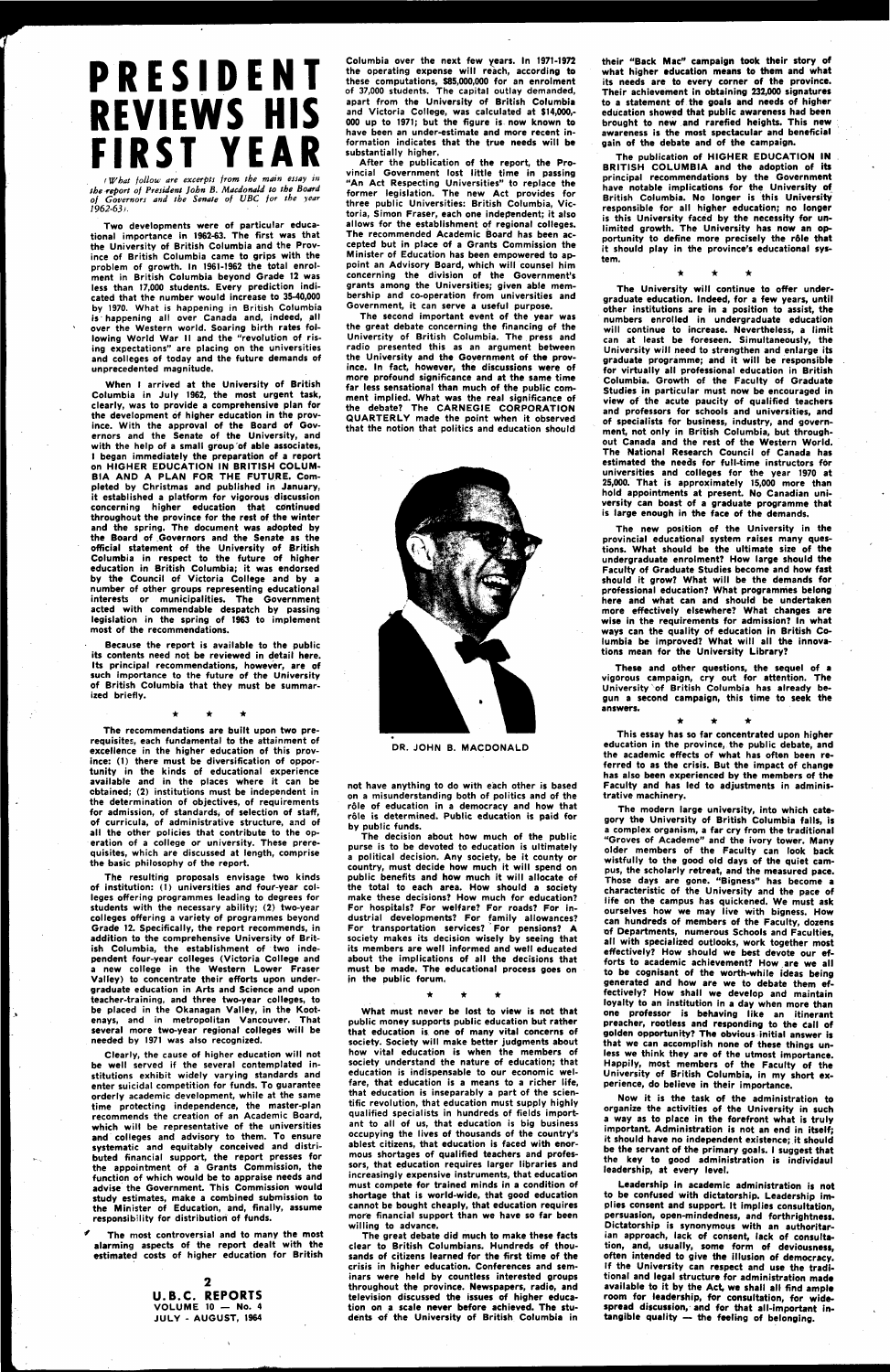#### 328 A Septembre 3

# **THE SHAPE OF THINGS TO COME**

**President John B. Macdonald recently outlined to the Friends of the University the pattern of building on the campus since the war, and the requirements to be met by a new five-year building program.** 

#### **Some highlights:**

**• UBC will require a building programi to cost \$30 million-plus during the years 1964-68, and has joined with Simon Fraser University and the University of Victoria in an appeal to the public for contributions. The program will add an estimated 1 million square feet to the present 3 million-plus square feet of space on the campus.** 

**• The present UBC plant was built in three stages. Two permanent buildings, both since extended, the Library and the Chemistry building, plus a group of "semi - permanent" stucco - frame buildings, were erected in the 1924- 25 period, when UBC moved to the campus from Fairview. All are still in vigorous use; the demands of a constantly growing student body and faculty will require retention of the 39-year-old semi-permanent buildings, with whatever modernization is economic, for many years to come.** 

**• Nearly all the a r my huts brought to the campus at the end of the war for emergency use are still in use, for housing as well as teaching space, despite extensive postwar building. About 10 per cent of UBC's 3 million square feet of classroom space is in army huts, which have many disadvantages and are going into their third round of 10-year repairs.** 

**• The first round of postwar building, 1947-52, cost \$9.3, provided entirely by building grants**  from the provincial government, **and increased teaching floor space to 1.5 million square feet.** 

**• The second round, now being completed, cos t \$35 million and brought floor space to the present 3 million square feet plus. Provincial grants provided for \$20 mil**lion for this program; federal **grants (mostly Canada Council) provided for \$5 million; corporate and individual donors provided \$10 million plus through the UBC Development Fund. Of more than \$11 million pledged to this fund, \$10.3 million has bee n received. The provincial government has provided for \$9 million of \$10 million promised if the public donated as well; a final \$1 million is anticipated in the government's next budget.** 

**• IN SUMMARY, since the war UBC teaching space has increased to SIX times its postwar size to accommodate FIVE times as many students (i.e. from 3,000 to 15,000), in FOUR times as many faculties and many additional schools. The capital cost has been \$45 million, and the present minimum replacement value is \$60 million.** 

**UBC now requires another fiveyear building program — as noted above — to cost \$30 million-plus. It will provide: 1964-65** 

1. Cope with an inevitable **growth in study body which could rise to 19,400 by 1966 (until Simon Fraser University relieves the pressure) and 22,000 by 1973, due to the rise in population of university age.** 

**• A multi-purpose Commerce-Arts building, costing \$2,538,000, built in 1964-65, to accommodate the departments of psychology, an-**



**CONSTRUCTION WORKER Gordon Valough strides across empty space at the rear of UBC's library, currently being filled in to provide additional stack space, reading room accommodation, and private reading and study cubicles. An additional 44,000 square feet of floor space will be added to the library, and shelf space increased to provide for a total of 1,000,000 books. Total cost of the project, which includes other interior improvements to simplify library organization, is \$866,500. Architects are Toby, Russell and Buckwell. Photo by Brian Kent, Vancouver Sun.** 

**thropology and sociology, economics and political science, the Institute of Industrial Relations and the Faculty of Commerce and Business Administration.** 

**• An Education building, to cost \$900,000 to serve a growing Faculty of Education which is training teachers for elementary and secondary schools.** 

**• A Dentistry building and basic sciences building, to cost \$4,229,- 000. Funds for a Faculty of Dentistry wer e provided in 1962-63, and recruitment of staff is underway. First students will begin in September, 1964.** 

**• A Library addition, to cost \$972,000, provide space for 500,000 more books and 350 additional seating spaces. Construction is now underway.** 

The president also announced **that Prof. Arthur E. Link, associate professor of Chinese and east Asian thought at the University of Michigan, would join the UBC faculty to teach two courses in Buddhism.** 

#### **1965-66**

**The Forestry-Agriculture complex, to cost \$3,427,000 and bring**  **together these compatible faculties, now housed in several semipermanent and temporary buildings.** 

**• A Music building, to cost \$1,585,000, including underground parking, to bring into one building a department now scattered among several buildings.** 

3 **U.B.C. REPORTS VOLUME 10 — No. 4 JULY - Al/GUST, 1964**  **1966-67 • A Metallurgy building, to cost \$1,580,000 and bring this department together out of several inadequate buildings — including a wooden building housing very hightemperature furnaces.** 

**• An addition to the Biological Sciences building, to cost \$6,000,- 000 and provide additional areas for biology and botany, zoology, fisheries and oceanography.** 

### **1967-68**

**• Completion of the Applied Science complex to provide for civil and mechanical engineering** 

**and for faculty offices, laboratories and classrooms.** 

**• Smaller improvements and contingencies round out the estimated cost to \$30 million plus.** 

#### **1968-69**

**• A Social Work building, to cost \$525,000.** 

**General services and campus development, plus smaller improvements and contingencies, round out the estimated cost to \$30 million. The new buildings are required to:** 

**2. To group faculties, schools and departments in proper, modern accommodation, and abandon as many huts as possible.** 

**3. To provide for a higher percentage of students in graduate and professional training, who require larger floor space per student, due to the increased use of labs, and specialized equipment. Growth of the library is also essential.** 

**UBC does not intend, however, to become largely a professional school. In the foreseeable future, it will remain the only university in B.C. doing substantial graduate or professional training. But UBC will continue to take a full share of undergraduate (i.e. four-yeardegree) students.** 

**The aim is to raise the present 13 per cent of the student body in graduate or professional training to 25 per cent by 1973.** 

|                    | 1963-64 | 1973-74 |
|--------------------|---------|---------|
| Four-year students | 12.817  | 16,500  |
| Graduate and pro-  |         |         |
| fessional students | 1.897   | 5.500   |

**More graduate training is essential to provide university teachers with Ph.D.'s, rapidly becoming the accepted standard. UBC will require an increase from 870 teachers in 1963-64 to perhaps 1,600 in 1973-74. A teacher is required for every three to four graduate students.** 

**Why not limit the student body? First, a growing modern economy requires many more highly trained people. Second, UBC is raising standards to ensure that those admitted can benefit and have a good probability of graduating to eliminate a condition wher e only 50 per cent of all students survive second year.** 

**A matriculation average of 60 per cent — up from 50 per cent — is now required for admission to UBC. Enrolment projections are in spite of increased standards.** 

**There is no idle space on the campus. The average use of all classroom space is 25 hours a week, but in classrooms requiring little equipment or preparation and cleanup, it can amount to 35 hours a week. These figures cover only winter daytime use: they do not include evening or summer use. Nor do they include that use of classrooms by approximately onethird of the student body which is studying at any given time.** 

## **RELIGIOUS STUDIES EXPANDED AT U**

**Prof. William Nicholls has been named head of the newly-established department of religious studies in the faculty of arts, President John B. Macdonald has announced.** 

**Prof. Nichols joined the UBC faculty in 1961 to organize and develop courses in religious studies. The department now offers a major and an honours program in this area.** 

**Prof. Nicholls said the appointment means that UBC is the only university in Canada to offer a** 

**program with a scholar working in the field of Buddhism exclusively.** 

**Professor Link will teach a general course in Buddhism and a seminar in . Mahayana Buddhism, a branch of the religion which has developed largely outside India. He will also be responsible for building up resources for specialized study in Buddhism leading to more advanced work.** 

**Professor Link is a graduate of the .University of California where**  **he received his bachelor and master of arts degrees in far east history and his doctor of philosophy degree in Oriental languages. He carried out graduate work in Chinese philosophy and taught in Peking, China, from 1948 to 1950 on a Fulbright fellowship, and has received a number of grants for advanced work on Buddhism and Oriental languages.** 

**The addition of Professor Link, along with other growth in the**  department, will bring to six the **number of persons teaching in religious studies for the next session. Last year 150 students were enrolled for the eight courses offered.** 

**When the department is fully developed about half the courses offered will deal with Christianity,** 

**and the balance will deal with Buddhism, Indian religion, and the Jewish faith.** 

**A unique collection of books on Buddhism will be available in the UBC library next year to students on the subject, Professor Nicholls said. A collection of 2000 volumes on the subject is being assembled by Mr. Carroll Aikins, of Naramata, B.C. for donation to the UBC library.** 

**It will be the only substantial collection in Canada, and will in**clude almost every **book** worth **reading on the subject in the English language.** 

**Another grant from the Leon and Thea Koerner Foundation is being used to purchase the nucleus of original sources in Buddhist literature.**